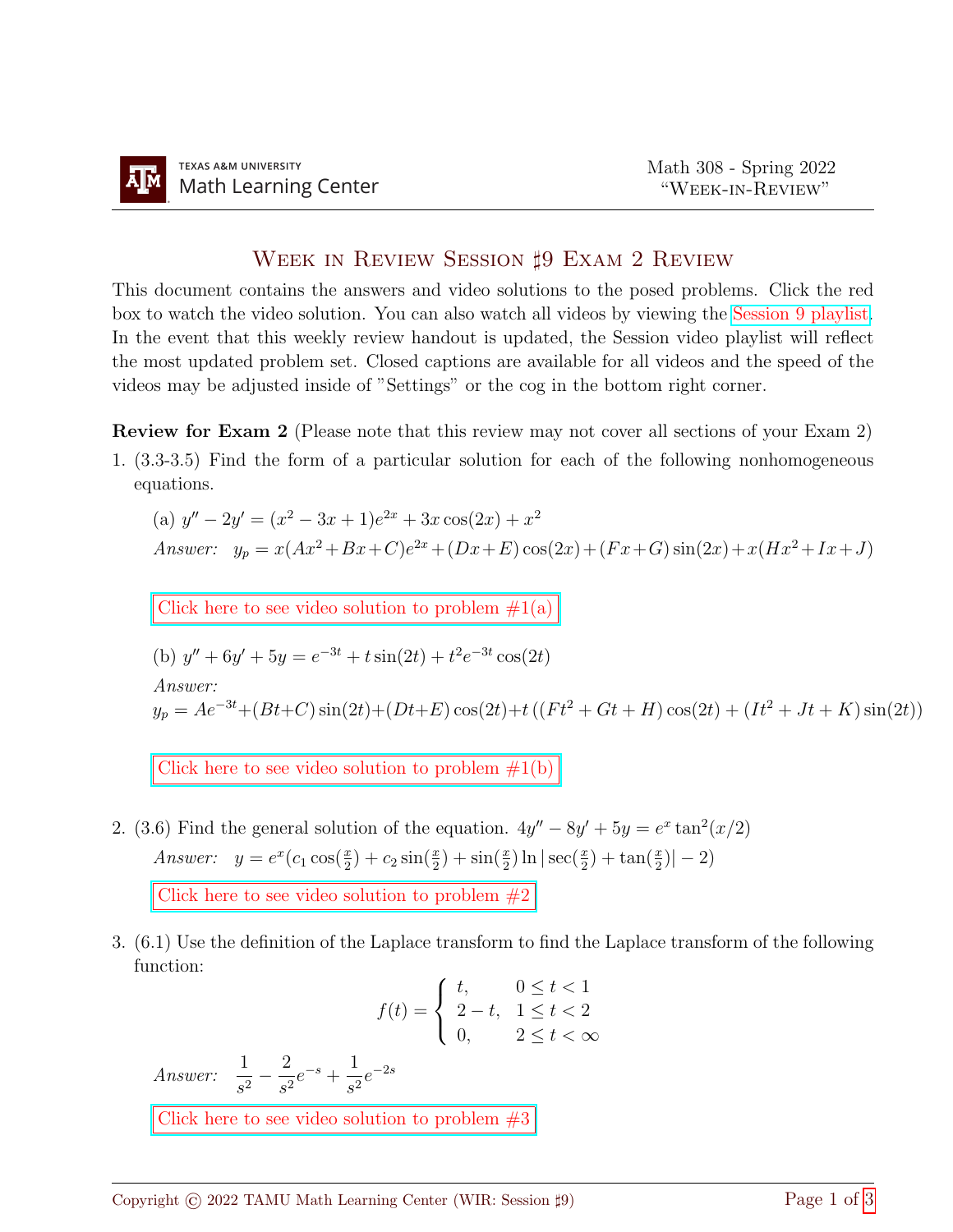4. (6.3) Find the Laplace transform of the above function using Heaviside's unit step functions. *Answer:* The final answer is still  $\frac{1}{4}$  $rac{1}{s^2} - \frac{2}{s^2}$  $rac{2}{s^2}e^{-s} + \frac{1}{s^2}$  $rac{1}{s^2}e^{-2s}$ .

Click here to see video solution to problem  $#4$ 

- 5. (6.2, 6.3) Find the inverse Laplace transform of the following functions
	- (a)  $F(s) = \frac{2s^2 + 1}{s^2}$  $\frac{26}{s^4 + 3s^3 - 4s^2}$ Answer:  $-\frac{3}{16}$ 16  $-\frac{1}{4}$ 4  $t - \frac{33}{20}$ 80  $e^{-4t} + \frac{3}{5}$ 5  $e^t$ Click here to see video solution to problem  $#5(a)$
	- (b) Find the inverse Laplace transform of the function  $F(s) = \frac{s + 3se^{-5s}}{s 4}$  $s^2 - 4s + 3$ Answer:  $-\frac{1}{2}$ 2  $e^{t} + \frac{3}{2}$ 2  $e^{3t} + u_5(t)$  $-\frac{3}{2}$ 2  $e^{t-5} + \frac{9}{2}$ 2  $e^{3(t-5)}$ Click here to see video solution to problem  $#5(b)$
- 6. (6.3, 6.4) Solve the following initial value problem using the Laplace transform:

$$
y'' + y' + \frac{5}{4}y = \begin{cases} \sin t, & 0 \le t < \pi \\ 0, & t \ge \pi \end{cases}; \quad y(0) = 0, \quad y'(0) = 0
$$

 $A$ nswer

$$
y(t) = h(t) + u_{\pi}(t)h(t-\pi)
$$
, where  $h(t) = -\frac{16}{17}\cos(t) + \frac{4}{17}\sin(t) + \frac{1}{17}e^{-\frac{1}{2}t}[16\cos(t) + 4\sin(t)]$   
Click here to see video solution to problem #6

7. (6.5) Use the definition of the Laplace transform to find the Laplace transform of the following function

$$
f(t) = \delta(t - 2)(4t^2 - \cos(\pi t))
$$

Answer:  $F(s) = 15e^{-2s}$ 

Click here to see video solution to problem  $#7$